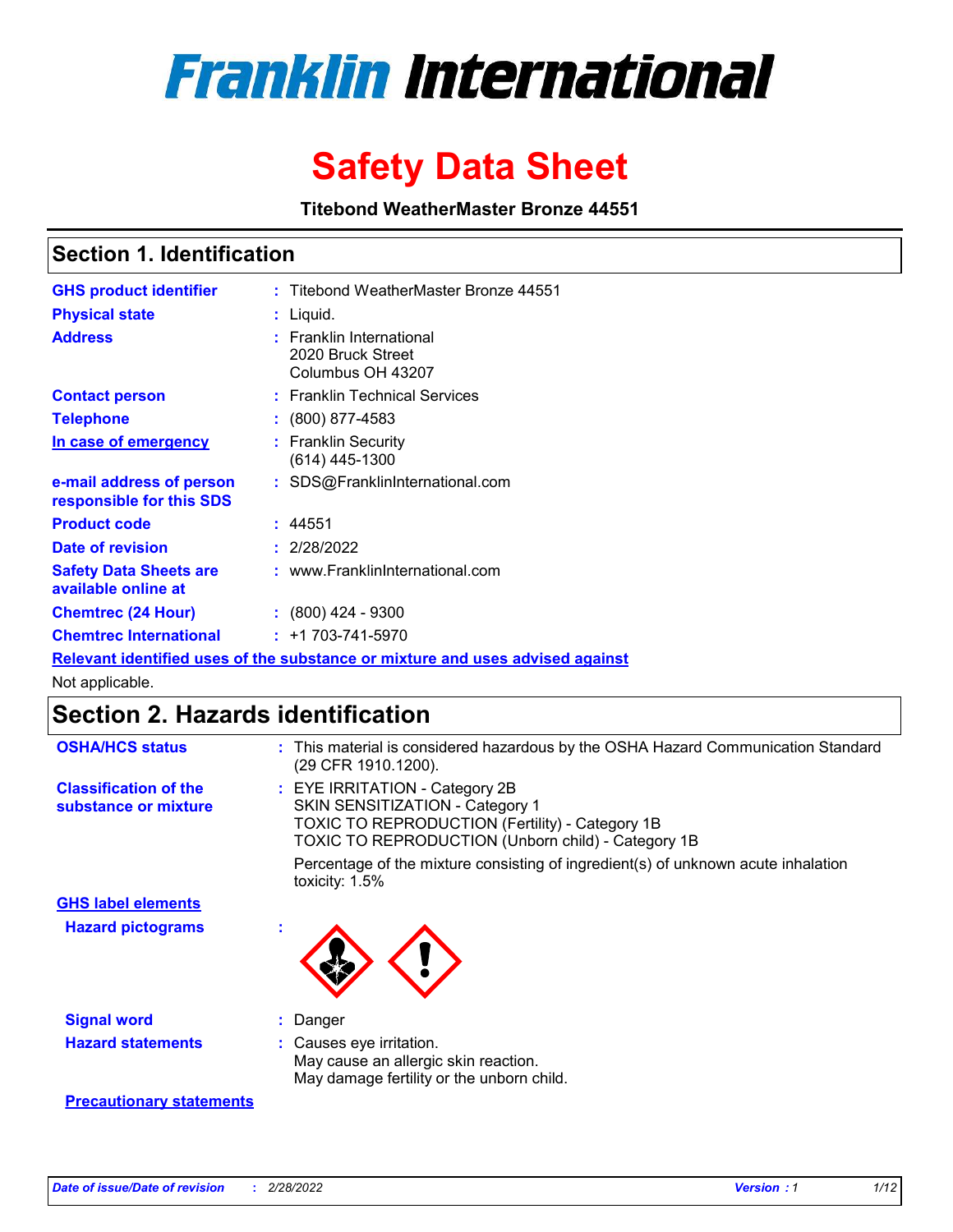### **Section 2. Hazards identification**

| <b>Prevention</b>                          | : Obtain special instructions before use. Do not handle until all safety precautions have<br>been read and understood. Wear protective gloves. Wear eye or face protection.<br>Wear protective clothing. Avoid breathing vapor. Wash hands thoroughly after handling.<br>Contaminated work clothing must not be allowed out of the workplace.                                                        |
|--------------------------------------------|------------------------------------------------------------------------------------------------------------------------------------------------------------------------------------------------------------------------------------------------------------------------------------------------------------------------------------------------------------------------------------------------------|
| <b>Response</b>                            | : IF exposed or concerned: Get medical attention. IF ON SKIN: Wash with plenty of<br>soap and water. Wash contaminated clothing before reuse. If skin irritation or rash<br>occurs: Get medical attention. IF IN EYES: Rinse cautiously with water for several<br>minutes. Remove contact lenses, if present and easy to do. Continue rinsing. If eye<br>irritation persists: Get medical attention. |
| <b>Storage</b>                             | : Store locked up.                                                                                                                                                                                                                                                                                                                                                                                   |
| <b>Disposal</b>                            | : Dispose of contents and container in accordance with all local, regional, national and<br>international regulations.                                                                                                                                                                                                                                                                               |
| <b>Hazards not otherwise</b><br>classified | : Product generates methanol during cure.                                                                                                                                                                                                                                                                                                                                                            |

### **Section 3. Composition/information on ingredients**

| <b>Substance/mixture</b><br>Mixture                  |                   |                     |
|------------------------------------------------------|-------------------|---------------------|
| <b>Ingredient name</b>                               | $\frac{9}{6}$     | <b>CAS number</b>   |
| 3-aminopropyltriethoxysilane<br>Dibutyltin dilaurate | l≤3<br>$\leq 0.3$ | 919-30-2<br>77-58-7 |

Any concentration shown as a range is to protect confidentiality or is due to batch variation.

**There are no additional ingredients present which, within the current knowledge of the supplier and in the concentrations applicable, are classified as hazardous to health or the environment and hence require reporting in this section.**

**Occupational exposure limits, if available, are listed in Section 8.**

### **Section 4. First aid measures**

| <b>Description of necessary first aid measures</b> |                                                                                                                                                                                                                                                                                                                                                                                                                                                                                                                                                                                                                                                                                                                                                                           |  |  |  |
|----------------------------------------------------|---------------------------------------------------------------------------------------------------------------------------------------------------------------------------------------------------------------------------------------------------------------------------------------------------------------------------------------------------------------------------------------------------------------------------------------------------------------------------------------------------------------------------------------------------------------------------------------------------------------------------------------------------------------------------------------------------------------------------------------------------------------------------|--|--|--|
| <b>Eye contact</b>                                 | : Immediately flush eyes with plenty of water, occasionally lifting the upper and lower<br>eyelids. Check for and remove any contact lenses. Continue to rinse for at least 10<br>minutes. If irritation persists, get medical attention.                                                                                                                                                                                                                                                                                                                                                                                                                                                                                                                                 |  |  |  |
| <b>Inhalation</b>                                  | : Remove victim to fresh air and keep at rest in a position comfortable for breathing. If<br>not breathing, if breathing is irregular or if respiratory arrest occurs, provide artificial<br>respiration or oxygen by trained personnel. It may be dangerous to the person providing<br>aid to give mouth-to-mouth resuscitation. Get medical attention. If unconscious, place<br>in recovery position and get medical attention immediately. Maintain an open airway.<br>Loosen tight clothing such as a collar, tie, belt or waistband. In case of inhalation of<br>decomposition products in a fire, symptoms may be delayed. The exposed person may<br>need to be kept under medical surveillance for 48 hours.                                                       |  |  |  |
| <b>Skin contact</b>                                | : Wash with plenty of soap and water. Remove contaminated clothing and shoes. Wash<br>contaminated clothing thoroughly with water before removing it, or wear gloves.<br>Continue to rinse for at least 10 minutes. Get medical attention. In the event of any<br>complaints or symptoms, avoid further exposure. Wash clothing before reuse. Clean<br>shoes thoroughly before reuse.                                                                                                                                                                                                                                                                                                                                                                                     |  |  |  |
| <b>Ingestion</b>                                   | : Wash out mouth with water. Remove dentures if any. Remove victim to fresh air and<br>keep at rest in a position comfortable for breathing. If material has been swallowed and<br>the exposed person is conscious, give small quantities of water to drink. Stop if the<br>exposed person feels sick as vomiting may be dangerous. Do not induce vomiting<br>unless directed to do so by medical personnel. If vomiting occurs, the head should be<br>kept low so that vomit does not enter the lungs. Get medical attention. Never give<br>anything by mouth to an unconscious person. If unconscious, place in recovery position<br>and get medical attention immediately. Maintain an open airway. Loosen tight clothing<br>such as a collar, tie, belt or waistband. |  |  |  |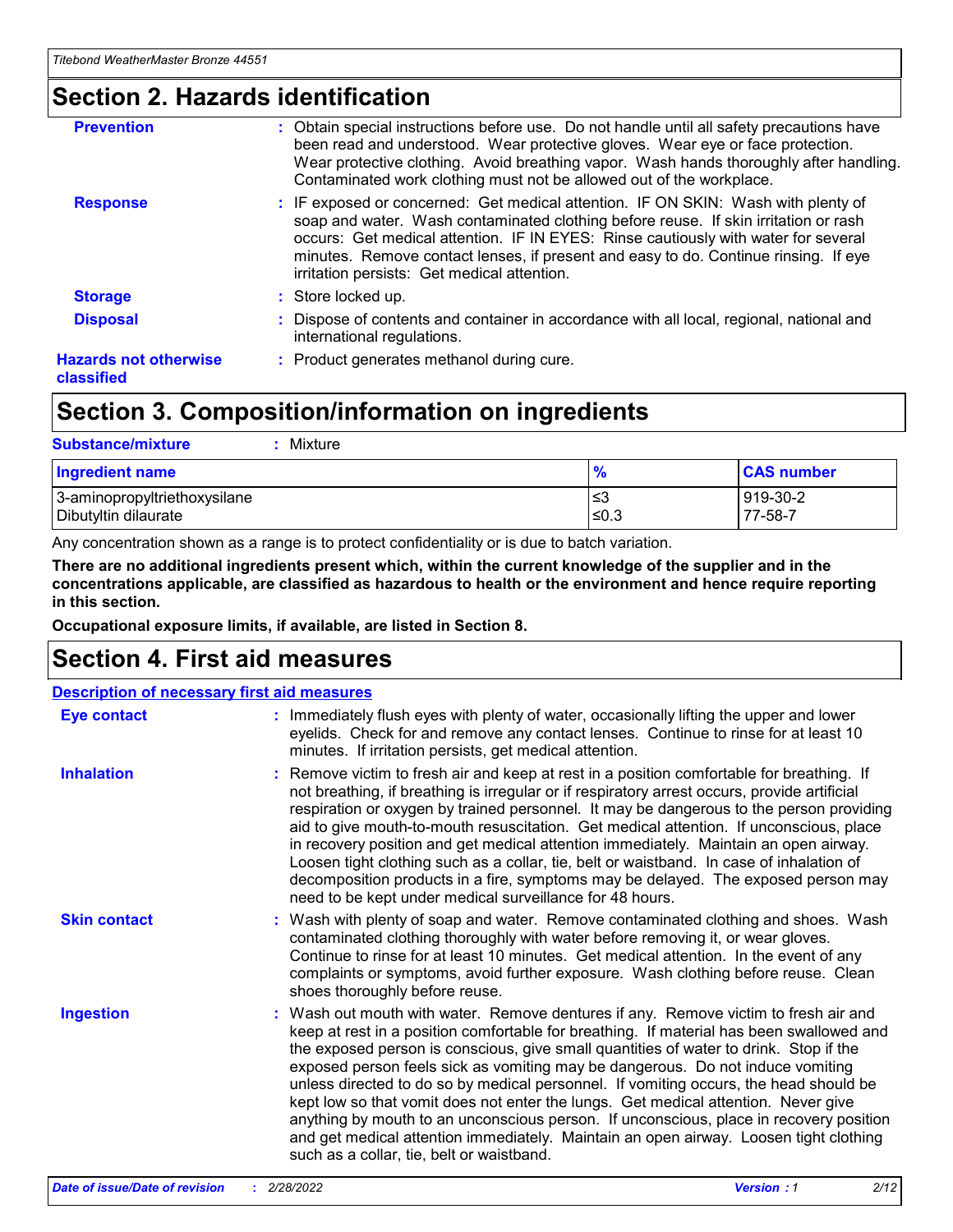## **Section 4. First aid measures**

| Most important symptoms/effects, acute and delayed |  |                                                                                                                                                                                                                                                                                                                                                                                                                 |  |  |
|----------------------------------------------------|--|-----------------------------------------------------------------------------------------------------------------------------------------------------------------------------------------------------------------------------------------------------------------------------------------------------------------------------------------------------------------------------------------------------------------|--|--|
| <b>Potential acute health effects</b>              |  |                                                                                                                                                                                                                                                                                                                                                                                                                 |  |  |
| Eye contact                                        |  | : May cause eye irritation.                                                                                                                                                                                                                                                                                                                                                                                     |  |  |
| <b>Inhalation</b>                                  |  | : No known significant effects or critical hazards.                                                                                                                                                                                                                                                                                                                                                             |  |  |
| <b>Skin contact</b>                                |  | : May cause skin irritation.                                                                                                                                                                                                                                                                                                                                                                                    |  |  |
| <b>Ingestion</b>                                   |  | : No known significant effects or critical hazards.                                                                                                                                                                                                                                                                                                                                                             |  |  |
| Over-exposure signs/symptoms                       |  |                                                                                                                                                                                                                                                                                                                                                                                                                 |  |  |
| <b>Eye contact</b>                                 |  | : Adverse symptoms may include the following:<br>irritation<br>watering<br>redness                                                                                                                                                                                                                                                                                                                              |  |  |
| <b>Inhalation</b>                                  |  | : Adverse symptoms may include the following:<br>reduced fetal weight<br>increase in fetal deaths<br>skeletal malformations                                                                                                                                                                                                                                                                                     |  |  |
| <b>Skin contact</b>                                |  | : Adverse symptoms may include the following:<br>irritation<br>redness<br>reduced fetal weight<br>increase in fetal deaths<br>skeletal malformations                                                                                                                                                                                                                                                            |  |  |
| <b>Ingestion</b>                                   |  | : Adverse symptoms may include the following:<br>reduced fetal weight<br>increase in fetal deaths<br>skeletal malformations                                                                                                                                                                                                                                                                                     |  |  |
|                                                    |  | <b>Indication of immediate medical attention and special treatment needed, if necessary</b>                                                                                                                                                                                                                                                                                                                     |  |  |
| <b>Notes to physician</b>                          |  | : In case of inhalation of decomposition products in a fire, symptoms may be delayed.<br>The exposed person may need to be kept under medical surveillance for 48 hours.                                                                                                                                                                                                                                        |  |  |
| <b>Specific treatments</b>                         |  | : No specific treatment.                                                                                                                                                                                                                                                                                                                                                                                        |  |  |
| <b>Protection of first-aiders</b>                  |  | : No action shall be taken involving any personal risk or without suitable training. If it is<br>suspected that fumes are still present, the rescuer should wear an appropriate mask or<br>self-contained breathing apparatus. It may be dangerous to the person providing aid to<br>give mouth-to-mouth resuscitation. Wash contaminated clothing thoroughly with water<br>before removing it, or wear gloves. |  |  |

**See toxicological information (Section 11)**

### **Section 5. Fire-fighting measures**

| <b>Extinguishing media</b>                             |                                                                                                                                                                                                     |
|--------------------------------------------------------|-----------------------------------------------------------------------------------------------------------------------------------------------------------------------------------------------------|
| <b>Suitable extinguishing</b><br>media                 | : Use an extinguishing agent suitable for the surrounding fire.                                                                                                                                     |
| <b>Unsuitable extinguishing</b><br>media               | : None known.                                                                                                                                                                                       |
| <b>Specific hazards arising</b><br>from the chemical   | : In a fire or if heated, a pressure increase will occur and the container may burst.                                                                                                               |
| <b>Hazardous thermal</b><br>decomposition products     | : Decomposition products may include the following materials:<br>carbon dioxide<br>carbon monoxide<br>nitrogen oxides<br>metal oxide/oxides                                                         |
| <b>Special protective actions</b><br>for fire-fighters | : Promptly isolate the scene by removing all persons from the vicinity of the incident if<br>there is a fire. No action shall be taken involving any personal risk or without suitable<br>training. |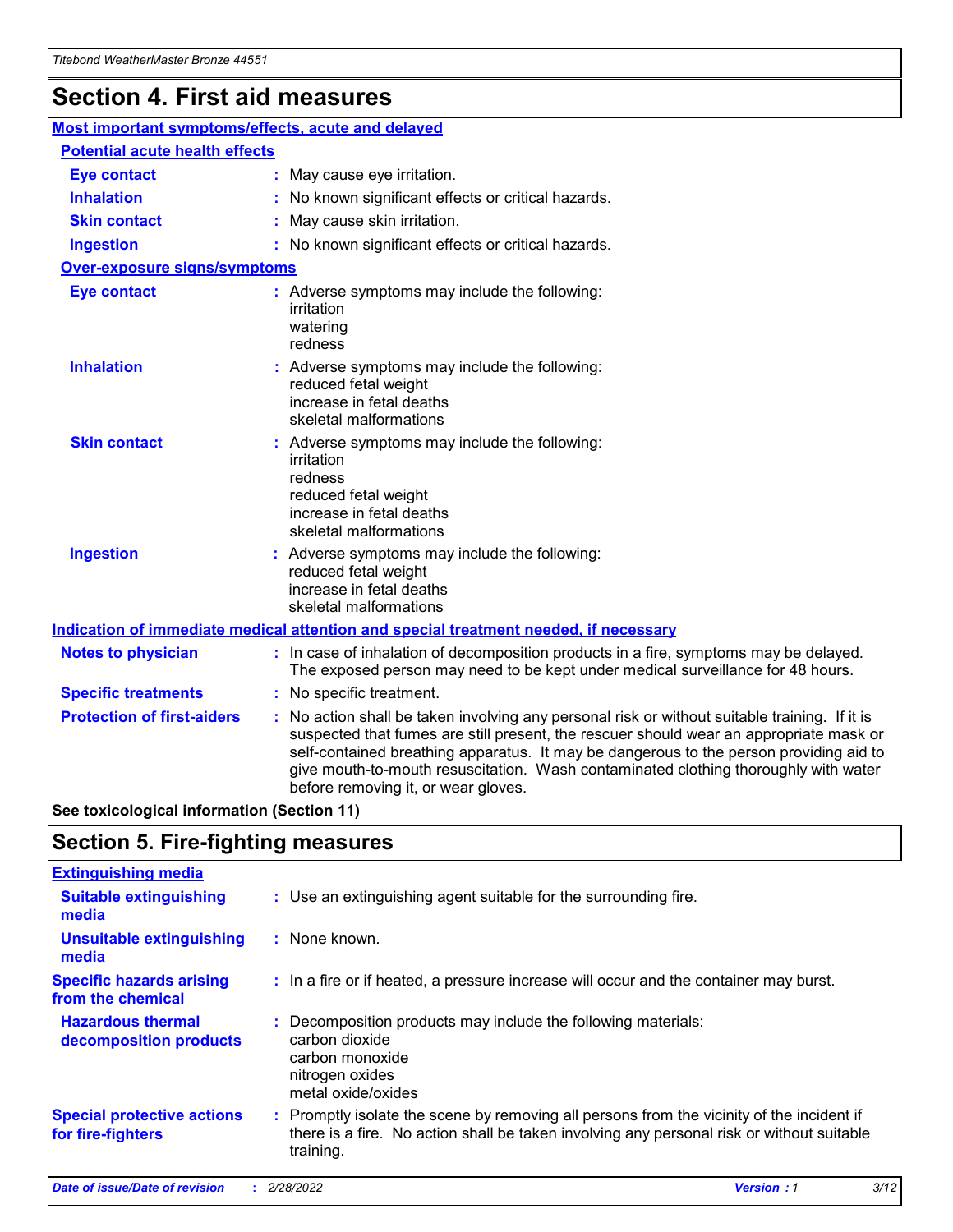### **Section 5. Fire-fighting measures**

**Special protective equipment for fire-fighters** Fire-fighters should wear appropriate protective equipment and self-contained breathing **:** apparatus (SCBA) with a full face-piece operated in positive pressure mode.

### **Section 6. Accidental release measures**

#### **Personal precautions, protective equipment and emergency procedures**

| For non-emergency<br>personnel   |                                                              | : No action shall be taken involving any personal risk or without suitable training.<br>Evacuate surrounding areas. Keep unnecessary and unprotected personnel from<br>entering. Do not touch or walk through spilled material. Avoid breathing vapor or mist.<br>Provide adequate ventilation. Wear appropriate respirator when ventilation is<br>inadequate. Put on appropriate personal protective equipment.                                                                                                                                                                                                                                                                                             |  |  |  |
|----------------------------------|--------------------------------------------------------------|--------------------------------------------------------------------------------------------------------------------------------------------------------------------------------------------------------------------------------------------------------------------------------------------------------------------------------------------------------------------------------------------------------------------------------------------------------------------------------------------------------------------------------------------------------------------------------------------------------------------------------------------------------------------------------------------------------------|--|--|--|
|                                  |                                                              | For emergency responders : If specialized clothing is required to deal with the spillage, take note of any information in<br>Section 8 on suitable and unsuitable materials. See also the information in "For non-<br>emergency personnel".                                                                                                                                                                                                                                                                                                                                                                                                                                                                  |  |  |  |
| <b>Environmental precautions</b> |                                                              | : Avoid dispersal of spilled material and runoff and contact with soil, waterways, drains<br>and sewers. Inform the relevant authorities if the product has caused environmental<br>pollution (sewers, waterways, soil or air).                                                                                                                                                                                                                                                                                                                                                                                                                                                                              |  |  |  |
|                                  | <b>Methods and materials for containment and cleaning up</b> |                                                                                                                                                                                                                                                                                                                                                                                                                                                                                                                                                                                                                                                                                                              |  |  |  |
| <b>Small spill</b>               |                                                              | : Stop leak if without risk. Move containers from spill area. Dilute with water and mop up<br>if water-soluble. Alternatively, or if water-insoluble, absorb with an inert dry material and<br>place in an appropriate waste disposal container. Dispose of via a licensed waste<br>disposal contractor.                                                                                                                                                                                                                                                                                                                                                                                                     |  |  |  |
| <b>Large spill</b>               |                                                              | : Stop leak if without risk. Move containers from spill area. Approach release from<br>upwind. Prevent entry into sewers, water courses, basements or confined areas. Wash<br>spillages into an effluent treatment plant or proceed as follows. Contain and collect<br>spillage with non-combustible, absorbent material e.g. sand, earth, vermiculite or<br>diatomaceous earth and place in container for disposal according to local regulations<br>(see Section 13). Dispose of via a licensed waste disposal contractor. Contaminated<br>absorbent material may pose the same hazard as the spilled product. Note: see<br>Section 1 for emergency contact information and Section 13 for waste disposal. |  |  |  |

### **Section 7. Handling and storage**

| <b>Precautions for safe handling</b>                                             |                                                                                                                                                                                                                                                                                                                                                                                                                                                                                                                                                                                                                                                                                                                                                                                                                                                  |
|----------------------------------------------------------------------------------|--------------------------------------------------------------------------------------------------------------------------------------------------------------------------------------------------------------------------------------------------------------------------------------------------------------------------------------------------------------------------------------------------------------------------------------------------------------------------------------------------------------------------------------------------------------------------------------------------------------------------------------------------------------------------------------------------------------------------------------------------------------------------------------------------------------------------------------------------|
| <b>Protective measures</b>                                                       | : Put on appropriate personal protective equipment (see Section 8). Persons with a<br>history of skin sensitization problems should not be employed in any process in which<br>this product is used. Avoid exposure - obtain special instructions before use. Avoid<br>exposure during pregnancy. Do not handle until all safety precautions have been read<br>and understood. Do not get in eyes or on skin or clothing. Do not ingest. Avoid<br>breathing vapor or mist. If during normal use the material presents a respiratory hazard,<br>use only with adequate ventilation or wear appropriate respirator. Keep in the original<br>container or an approved alternative made from a compatible material, kept tightly<br>closed when not in use. Empty containers retain product residue and can be hazardous.<br>Do not reuse container. |
| <b>Advice on general</b><br>occupational hygiene                                 | : Eating, drinking and smoking should be prohibited in areas where this material is<br>handled, stored and processed. Workers should wash hands and face before eating,<br>drinking and smoking. Remove contaminated clothing and protective equipment before<br>entering eating areas. See also Section 8 for additional information on hygiene<br>measures.                                                                                                                                                                                                                                                                                                                                                                                                                                                                                    |
| <b>Conditions for safe storage,</b><br>including any<br><b>incompatibilities</b> | Store between the following temperatures: 0 to 120°C (32 to 248°F). Store in<br>accordance with local regulations. Store in original container protected from direct<br>sunlight in a dry, cool and well-ventilated area, away from incompatible materials (see<br>Section 10) and food and drink. Store locked up. Keep container tightly closed and<br>sealed until ready for use. Containers that have been opened must be carefully<br>resealed and kept upright to prevent leakage. Do not store in unlabeled containers.<br>Use appropriate containment to avoid environmental contamination. See Section 10 for<br>incompatible materials before handling or use.                                                                                                                                                                         |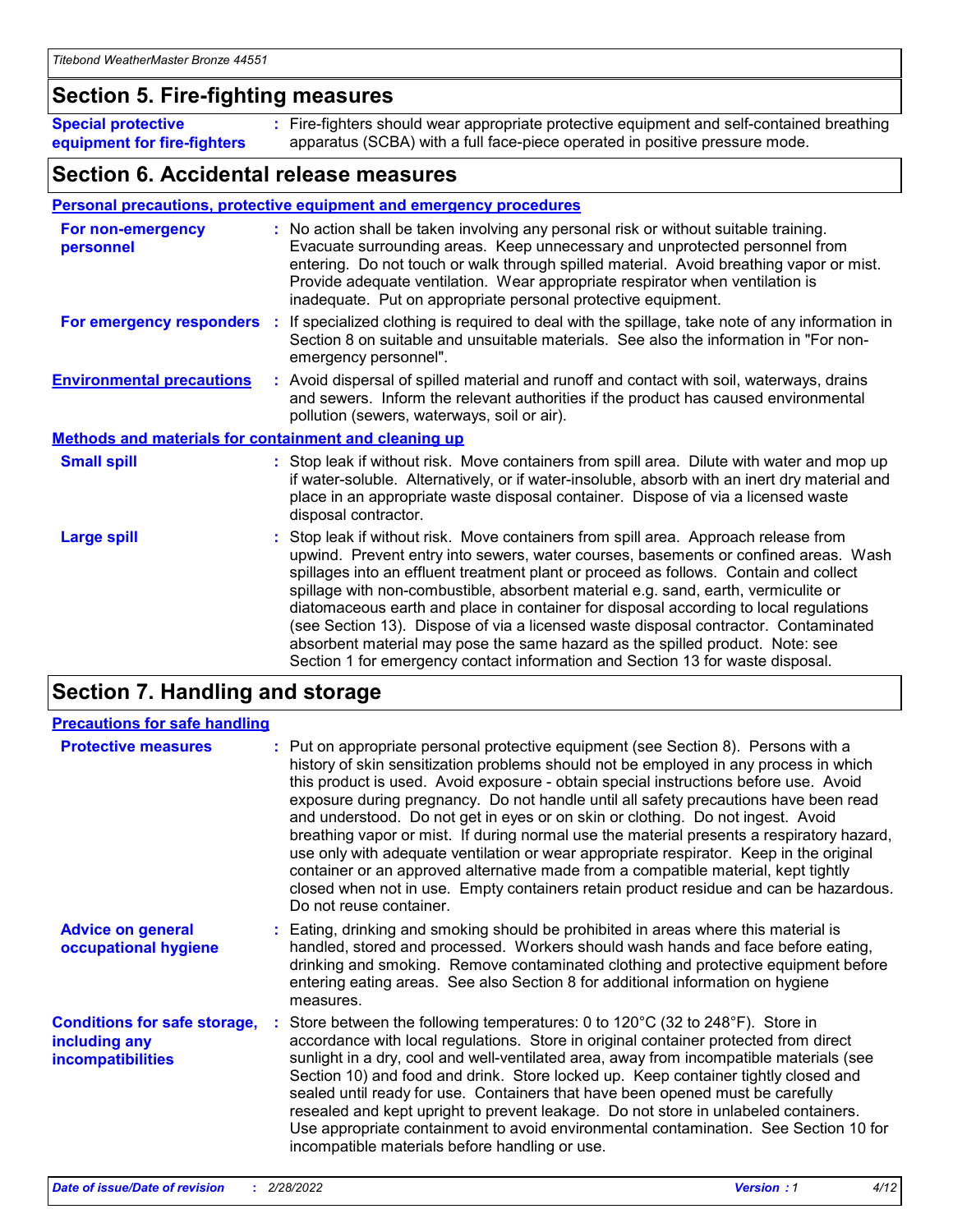## **Section 8. Exposure controls/personal protection**

#### **Control parameters**

#### **Occupational exposure limits**

| <b>Ingredient name</b>                               |                        | <b>Exposure limits</b>                                                                                                                                                                                                                                                                                                                                                                                                                                                                                                                                                                                                 |
|------------------------------------------------------|------------------------|------------------------------------------------------------------------------------------------------------------------------------------------------------------------------------------------------------------------------------------------------------------------------------------------------------------------------------------------------------------------------------------------------------------------------------------------------------------------------------------------------------------------------------------------------------------------------------------------------------------------|
| 3-aminopropyltriethoxysilane<br>Dibutyltin dilaurate |                        | None.<br>ACGIH TLV (United States, 3/2019). Absorbed through skin.<br>Notes: as Sn<br>TWA: 0.1 mg/m <sup>3</sup> , (as Sn) 8 hours.<br>STEL: 0.2 mg/m <sup>3</sup> , (as Sn) 15 minutes.<br>NIOSH REL (United States, 10/2016). Absorbed through skin.<br>Notes: as Sn<br>TWA: 0.1 mg/m <sup>3</sup> , (as Sn) 10 hours.<br>OSHA PEL (United States, 5/2018). Notes: as Sn<br>TWA: $0.1 \text{ mg/m}^3$ , (as Sn) 8 hours.<br>OSHA PEL 1989 (United States, 3/1989). Absorbed through skin.<br>Notes: measured as Sn<br>TWA: 0.1 mg/m <sup>3</sup> , (measured as Sn) 8 hours. Form: Organic                           |
| <b>Appropriate engineering</b><br><b>controls</b>    |                        | : If user operations generate dust, fumes, gas, vapor or mist, use process enclosures,<br>local exhaust ventilation or other engineering controls to keep worker exposure to<br>airborne contaminants below any recommended or statutory limits.                                                                                                                                                                                                                                                                                                                                                                       |
| <b>Environmental exposure</b><br><b>controls</b>     |                        | Emissions from ventilation or work process equipment should be checked to ensure<br>they comply with the requirements of environmental protection legislation. In some<br>cases, fume scrubbers, filters or engineering modifications to the process equipment<br>will be necessary to reduce emissions to acceptable levels.                                                                                                                                                                                                                                                                                          |
| <b>Individual protection measures</b>                |                        |                                                                                                                                                                                                                                                                                                                                                                                                                                                                                                                                                                                                                        |
| <b>Hygiene measures</b>                              |                        | : Wash hands, forearms and face thoroughly after handling chemical products, before<br>eating, smoking and using the lavatory and at the end of the working period.<br>Appropriate techniques should be used to remove potentially contaminated clothing.<br>Contaminated work clothing should not be allowed out of the workplace. Wash<br>contaminated clothing before reusing. Ensure that eyewash stations and safety<br>showers are close to the workstation location.                                                                                                                                            |
| <b>Eye/face protection</b>                           |                        | : Safety eyewear complying with an approved standard should be used when a risk<br>assessment indicates this is necessary to avoid exposure to liquid splashes, mists,<br>gases or dusts. If contact is possible, the following protection should be worn, unless<br>the assessment indicates a higher degree of protection: chemical splash goggles.                                                                                                                                                                                                                                                                  |
| <b>Skin protection</b>                               |                        |                                                                                                                                                                                                                                                                                                                                                                                                                                                                                                                                                                                                                        |
| <b>Hand protection</b>                               |                        | : Chemical-resistant, impervious gloves complying with an approved standard should be<br>worn at all times when handling chemical products if a risk assessment indicates this is<br>necessary. Considering the parameters specified by the glove manufacturer, check<br>during use that the gloves are still retaining their protective properties. It should be<br>noted that the time to breakthrough for any glove material may be different for different<br>glove manufacturers. In the case of mixtures, consisting of several substances, the<br>protection time of the gloves cannot be accurately estimated. |
| <b>Body protection</b>                               | handling this product. | : Personal protective equipment for the body should be selected based on the task being<br>performed and the risks involved and should be approved by a specialist before                                                                                                                                                                                                                                                                                                                                                                                                                                              |
| <b>Other skin protection</b>                         |                        | : Appropriate footwear and any additional skin protection measures should be selected<br>based on the task being performed and the risks involved and should be approved by a<br>specialist before handling this product.                                                                                                                                                                                                                                                                                                                                                                                              |
| <b>Respiratory protection</b>                        | aspects of use.        | : Based on the hazard and potential for exposure, select a respirator that meets the<br>appropriate standard or certification. Respirators must be used according to a<br>respiratory protection program to ensure proper fitting, training, and other important                                                                                                                                                                                                                                                                                                                                                       |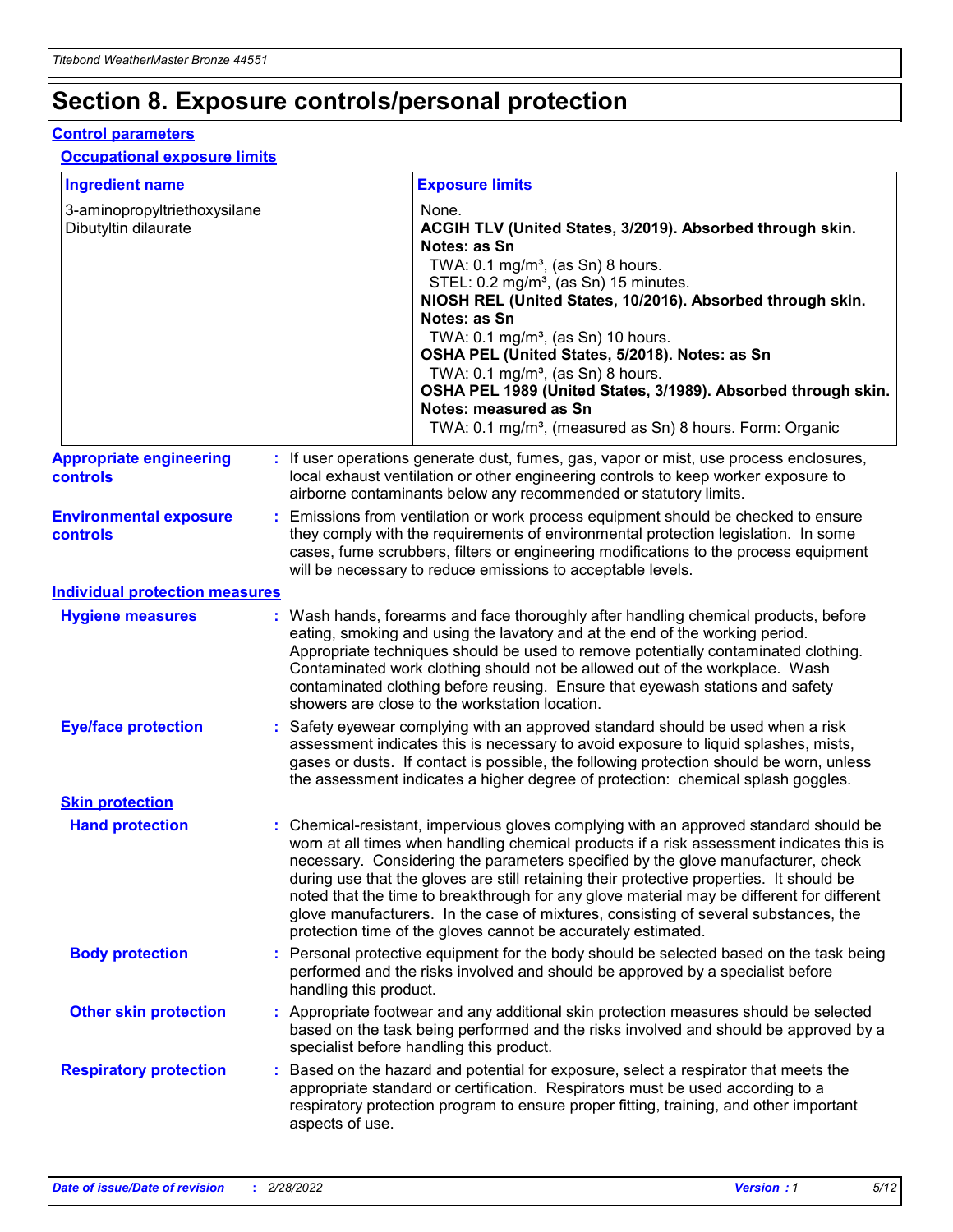### **Section 9. Physical and chemical properties**

#### **Appearance**

| <b>Physical state</b>                             | : Liquid. [Paste.]                                              |
|---------------------------------------------------|-----------------------------------------------------------------|
| <b>Color</b>                                      | bronze                                                          |
| Odor                                              | None [Slight]                                                   |
| <b>Odor threshold</b>                             | : Not available.                                                |
| рH                                                | : Not applicable.                                               |
| <b>Melting point</b>                              | : Not available.                                                |
| <b>Boiling point</b>                              | : >100°C (>212°F)                                               |
| <b>Flash point</b>                                | : Closed cup: $>200^{\circ}$ C ( $>392^{\circ}$ F) [Setaflash.] |
| <b>Evaporation rate</b>                           | $:$ <1 (butyl acetate = 1)                                      |
| <b>Flammability (solid, gas)</b>                  | : Not available.                                                |
| Lower and upper explosive<br>(flammable) limits   | : Not available.                                                |
| <b>VOC (less water, less</b><br>exempt solvents)  | $: 0$ g/l                                                       |
| <b>Volatility</b>                                 | $: 0\%$ (w/w)                                                   |
| <b>Vapor density</b>                              | : Not available.                                                |
| <b>Relative density</b>                           | : 1.4329                                                        |
| <b>Solubility</b>                                 | Insoluble in the following materials: cold water and hot water. |
| <b>Solubility in water</b>                        | : Not available.                                                |
| <b>Partition coefficient: n-</b><br>octanol/water | : Not available.                                                |
| <b>Auto-ignition temperature</b>                  | : Not available.                                                |
|                                                   |                                                                 |
| <b>Decomposition temperature</b>                  | : Not available.                                                |

### **Section 10. Stability and reactivity**

| <b>Reactivity</b>                            | : No specific test data related to reactivity available for this product or its ingredients.            |
|----------------------------------------------|---------------------------------------------------------------------------------------------------------|
| <b>Chemical stability</b>                    | : The product is stable.                                                                                |
| <b>Possibility of hazardous</b><br>reactions | : Under normal conditions of storage and use, hazardous reactions will not occur.                       |
| <b>Conditions to avoid</b>                   | : No specific data.                                                                                     |
| <b>Incompatible materials</b>                | : No specific data.                                                                                     |
| <b>Hazardous decomposition</b><br>products   | Under normal conditions of storage and use, hazardous decomposition products should<br>not be produced. |

## **Section 11. Toxicological information**

### **Information on toxicological effects**

#### **Acute toxicity**

| <b>Product/ingredient name</b> | <b>Result</b> | <b>Species</b> | <b>Dose</b>         | <b>Exposure</b> |
|--------------------------------|---------------|----------------|---------------------|-----------------|
| 3-aminopropyltriethoxysilane   | ILD50 Dermal  | Rabbit         | $4.29$ g/kg         |                 |
|                                | ILD50 Oral    | Rat            | $1.57$ g/kg         |                 |
| Dibutyltin dilaurate           | LD50 Oral     | Rat            | $175 \text{ mg/kg}$ |                 |

**Irritation/Corrosion**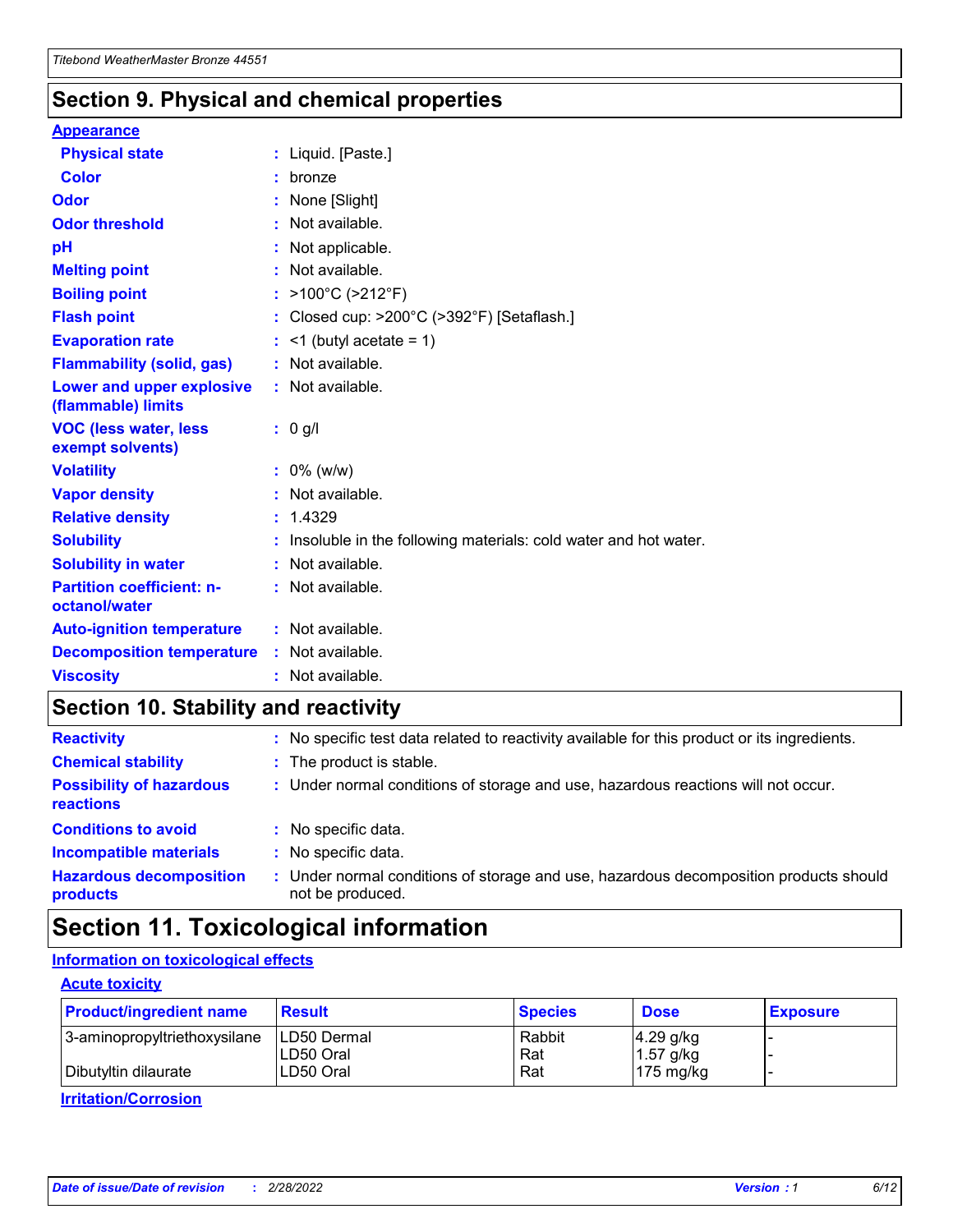# **Section 11. Toxicological information**

| <b>Product/ingredient name</b> | <b>Result</b>                 | <b>Species</b> | <b>Score</b> | <b>Exposure</b>    | <b>Observation</b> |
|--------------------------------|-------------------------------|----------------|--------------|--------------------|--------------------|
| 3-aminopropyltriethoxysilane   | Eyes - Mild irritant          | Rabbit         |              | $100$ mg           |                    |
|                                | Eyes - Severe irritant        | Rabbit         |              | 24 hours 750       |                    |
|                                |                               |                |              | ug                 |                    |
|                                | <b>Skin - Severe irritant</b> | Rabbit         |              | 24 hours 5         | ۰                  |
| Dibutyltin dilaurate           | Eyes - Moderate irritant      | Rabbit         |              | mq<br>24 hours 100 |                    |
|                                |                               |                |              | mg                 |                    |
|                                | Skin - Severe irritant        | Rabbit         |              | 500 mg             |                    |

#### **Sensitization**

Not available.

#### **Mutagenicity**

Not available.

#### **Carcinogenicity**

Not available.

#### **Reproductive toxicity**

Not available.

#### **Teratogenicity**

Not available.

#### **Specific target organ toxicity (single exposure)**

Not available.

#### **Specific target organ toxicity (repeated exposure)**

| <b>Name</b>                                                                  |                                                                            | <b>Category</b>                                     | <b>Route of</b><br>exposure | <b>Target organs</b> |
|------------------------------------------------------------------------------|----------------------------------------------------------------------------|-----------------------------------------------------|-----------------------------|----------------------|
| Dibutyltin dilaurate                                                         |                                                                            | Category 1                                          | -                           | respiratory system   |
| <b>Aspiration hazard</b><br>Not available.                                   |                                                                            |                                                     |                             |                      |
| <b>Information on the likely</b><br>routes of exposure                       | : Not available.                                                           |                                                     |                             |                      |
| <b>Potential acute health effects</b>                                        |                                                                            |                                                     |                             |                      |
| <b>Eye contact</b>                                                           | : May cause eye irritation.                                                |                                                     |                             |                      |
| <b>Inhalation</b>                                                            |                                                                            | : No known significant effects or critical hazards. |                             |                      |
| <b>Skin contact</b>                                                          | : May cause skin irritation.                                               |                                                     |                             |                      |
| <b>Ingestion</b>                                                             |                                                                            | : No known significant effects or critical hazards. |                             |                      |
| Symptoms related to the physical, chemical and toxicological characteristics |                                                                            |                                                     |                             |                      |
| <b>Eye contact</b>                                                           | irritation<br>watering<br>redness                                          | : Adverse symptoms may include the following:       |                             |                      |
| <b>Inhalation</b>                                                            | reduced fetal weight<br>increase in fetal deaths<br>skeletal malformations | : Adverse symptoms may include the following:       |                             |                      |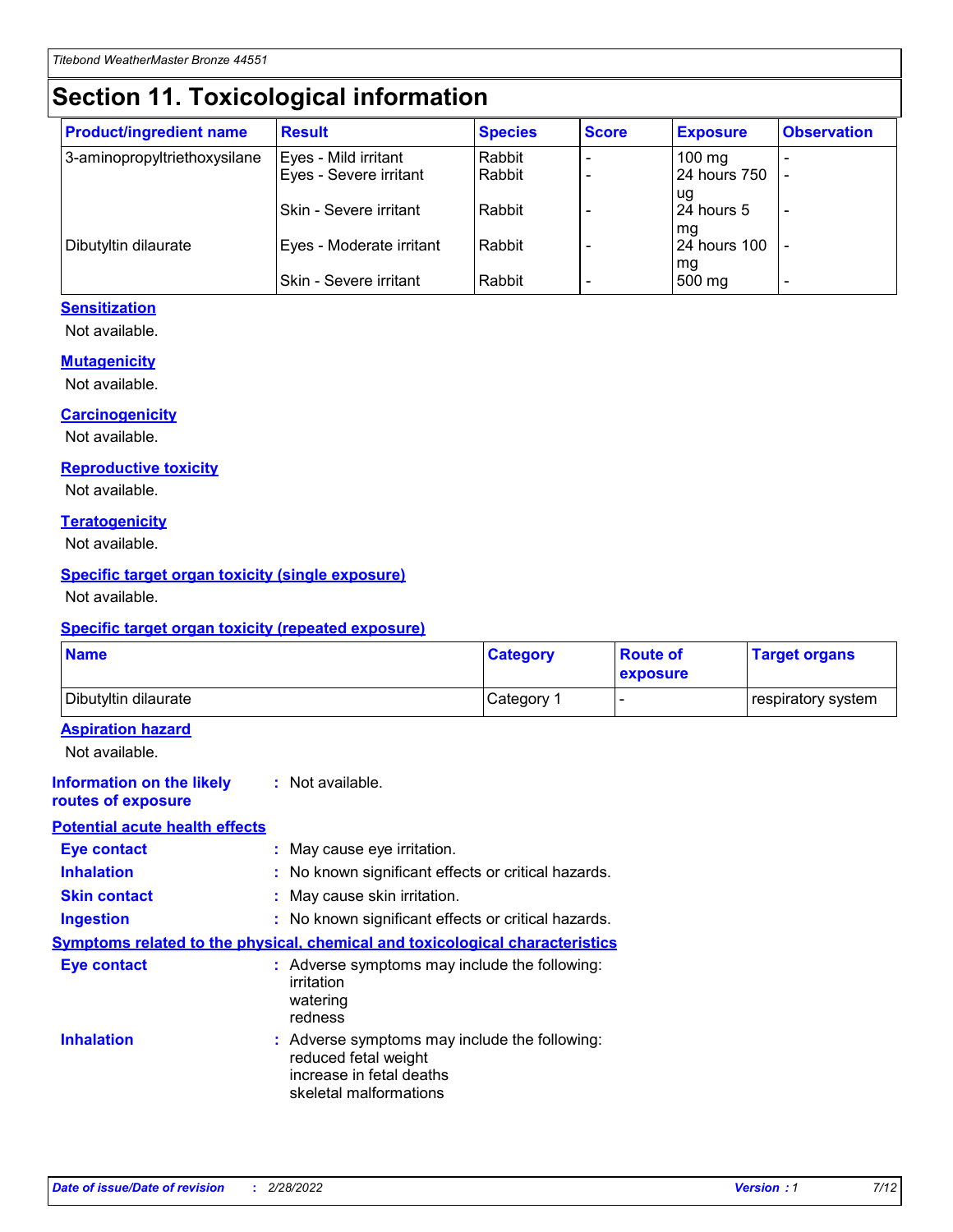# **Section 11. Toxicological information**

| <b>Skin contact</b>                     | : Adverse symptoms may include the following:<br>irritation<br>redness<br>reduced fetal weight<br>increase in fetal deaths<br>skeletal malformations |
|-----------------------------------------|------------------------------------------------------------------------------------------------------------------------------------------------------|
| <b>Ingestion</b>                        | : Adverse symptoms may include the following:<br>reduced fetal weight<br>increase in fetal deaths<br>skeletal malformations                          |
|                                         | Delayed and immediate effects and also chronic effects from short and long term exposure                                                             |
| <b>Short term exposure</b>              |                                                                                                                                                      |
| <b>Potential immediate</b><br>effects   | : Not available.                                                                                                                                     |
| <b>Potential delayed effects</b>        | : Not available.                                                                                                                                     |
| <b>Long term exposure</b>               |                                                                                                                                                      |
| <b>Potential immediate</b><br>effects   | : Not available.                                                                                                                                     |
| <b>Potential delayed effects</b>        | : Not available.                                                                                                                                     |
| <b>Potential chronic health effects</b> |                                                                                                                                                      |
| Not available.                          |                                                                                                                                                      |
| <b>General</b>                          | : Once sensitized, a severe allergic reaction may occur when subsequently exposed to<br>very low levels.                                             |
| <b>Carcinogenicity</b>                  | : No known significant effects or critical hazards.                                                                                                  |
| <b>Mutagenicity</b>                     | No known significant effects or critical hazards.                                                                                                    |
| <b>Teratogenicity</b>                   | May damage the unborn child.                                                                                                                         |
| <b>Developmental effects</b>            | No known significant effects or critical hazards.                                                                                                    |
| <b>Fertility effects</b>                | : May damage fertility.                                                                                                                              |
| <b>Numerical measures of toxicity</b>   |                                                                                                                                                      |
| <b>Acute toxicity estimates</b>         |                                                                                                                                                      |
|                                         |                                                                                                                                                      |

Not available.

## **Section 12. Ecological information**

#### **Toxicity**

| <b>Product/ingredient name</b> | <b>Result</b>                     | <b>Species</b>                       | <b>Exposure</b> |
|--------------------------------|-----------------------------------|--------------------------------------|-----------------|
| Dibutyltin dilaurate           | Chronic EC10 > 2 mg/l Fresh water | Algae - Scenedesmus<br>I subspicatus | l 96 hours      |

### **Persistence and degradability**

| <b>Product/ingredient name</b> | <b>Test</b>                                                                    | <b>Result</b>  |                   | <b>Dose</b> | <b>Inoculum</b>         |
|--------------------------------|--------------------------------------------------------------------------------|----------------|-------------------|-------------|-------------------------|
| Dibutyltin dilaurate           | OECD 301F<br>Ready<br>Biodegradability -<br>Manometric<br>Respirometry<br>Test | 23 % - 28 days |                   |             |                         |
| <b>Product/ingredient name</b> | <b>Aquatic half-life</b>                                                       |                | <b>Photolysis</b> |             | <b>Biodegradability</b> |
| Dibutyltin dilaurate           |                                                                                |                |                   |             | Inherent                |

### **Bioaccumulative potential**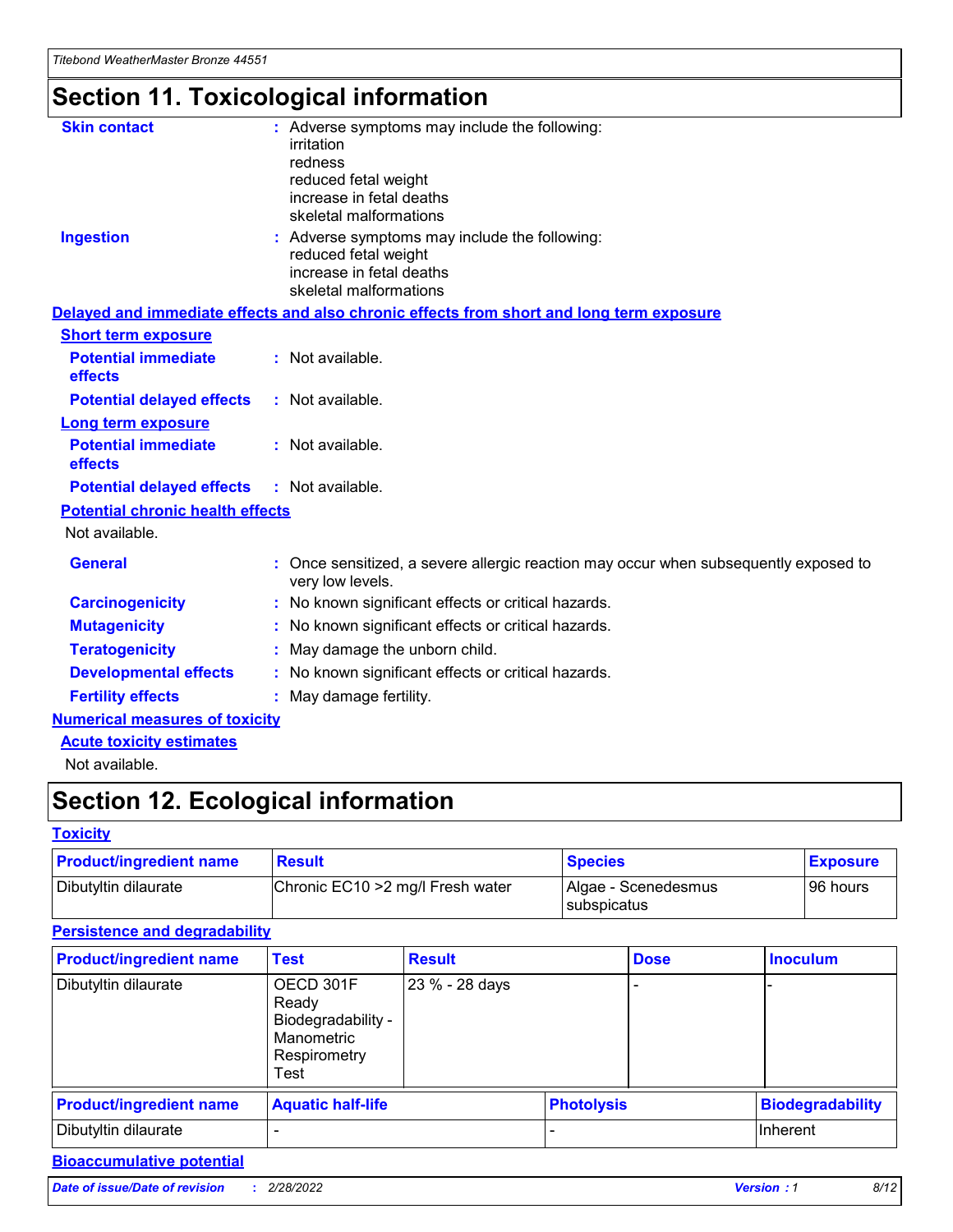## **Section 12. Ecological information**

| <b>Product/ingredient name</b> | $LoaPow$ | <b>BCF</b> | <b>Potential</b> |
|--------------------------------|----------|------------|------------------|
| 3-aminopropyltriethoxysilane   | 1.7      | 3.4        | low              |
| Dibutyltin dilaurate           | 4.44     | 2.91       | low              |

#### **Mobility in soil**

| <b>Soil/water partition</b><br>coefficient (K <sub>oc</sub> ) | : Not available.                                    |
|---------------------------------------------------------------|-----------------------------------------------------|
| <b>Other adverse effects</b>                                  | : No known significant effects or critical hazards. |

### **Section 13. Disposal considerations**

|  | <b>Disposal methods</b> |  |
|--|-------------------------|--|

**Disposal methods** : The generation of waste should be avoided or minimized wherever possible. Disposal of this product, solutions and any by-products should at all times comply with the requirements of environmental protection and waste disposal legislation and any regional local authority requirements. Dispose of surplus and non-recyclable products via a licensed waste disposal contractor. Waste should not be disposed of untreated to the sewer unless fully compliant with the requirements of all authorities with jurisdiction. Waste packaging should be recycled. Incineration or landfill should only be considered when recycling is not feasible. This material and its container must be disposed of in a safe way. Care should be taken when handling emptied containers that have not been cleaned or rinsed out. Empty containers or liners may retain some product residues. Avoid dispersal of spilled material and runoff and contact with soil, waterways, drains and sewers.

## **Section 14. Transport information**

|                                      | <b>DOT</b><br><b>Classification</b> | <b>TDG</b><br><b>Classification</b> | <b>Mexico</b><br><b>Classification</b> | <b>ADR/RID</b>           | <b>IMDG</b>              | <b>IATA</b>    |
|--------------------------------------|-------------------------------------|-------------------------------------|----------------------------------------|--------------------------|--------------------------|----------------|
| <b>UN number</b>                     | Not regulated.                      | Not regulated.                      | Not regulated.                         | Not regulated.           | Not regulated.           | Not regulated. |
| <b>UN proper</b><br>shipping name    | $\blacksquare$                      |                                     |                                        |                          |                          |                |
| <b>Transport</b><br>hazard class(es) | $\blacksquare$                      | $\overline{\phantom{a}}$            | $\overline{\phantom{a}}$               | $\overline{\phantom{a}}$ | $\overline{\phantom{a}}$ | $\blacksquare$ |
| <b>Packing group</b>                 | $\overline{\phantom{a}}$            | -                                   | -                                      | -                        |                          | -              |
| <b>Environmental</b><br>hazards      | No.                                 | No.                                 | No.                                    | No.                      | No.                      | No.            |

## **Section 15. Regulatory information**

#### **U.S. Federal regulations**

#### **SARA 302/304**

#### **Composition/information on ingredients**

No products were found.

**SARA 304 RQ :** Not applicable.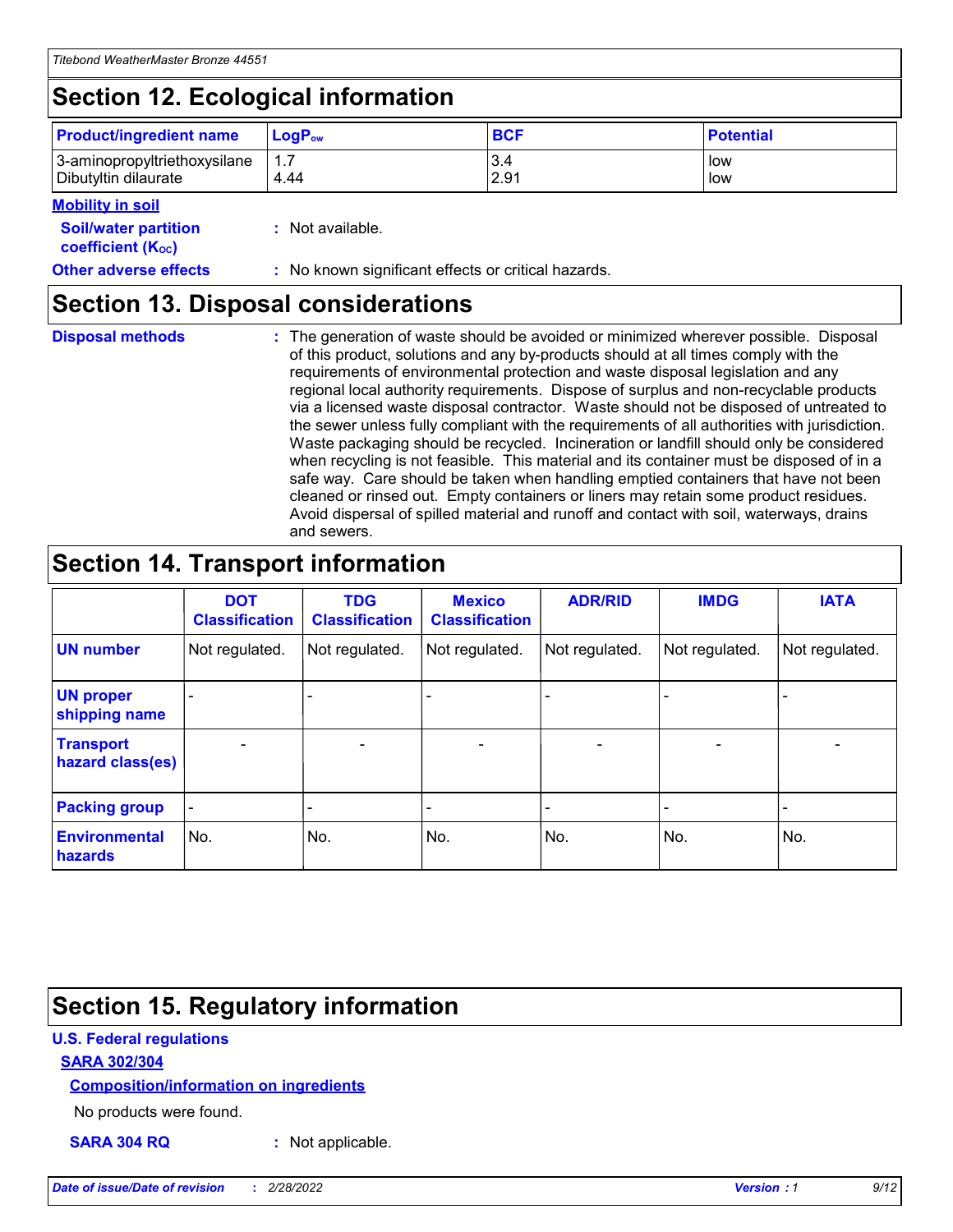## **Section 15. Regulatory information**

#### **SARA 311/312**

**Classification :** EYE IRRITATION - Category 2B SKIN SENSITIZATION - Category 1 TOXIC TO REPRODUCTION (Fertility) - Category 1B TOXIC TO REPRODUCTION (Unborn child) - Category 1B

#### **Composition/information on ingredients**

| <b>Name</b>                  | $\frac{9}{6}$ | <b>Classification</b>                                                                                            |
|------------------------------|---------------|------------------------------------------------------------------------------------------------------------------|
| 3-aminopropyltriethoxysilane | $\leq$ 3      | <b>FLAMMABLE LIQUIDS - Category 4</b><br><b>ACUTE TOXICITY (oral) - Category 4</b>                               |
|                              |               | SKIN IRRITATION - Category 2<br><b>EYE IRRITATION - Category 2A</b>                                              |
| Dibutyltin dilaurate         | ≤0.3          | ACUTE TOXICITY (oral) - Category 3<br>SKIN CORROSION - Category 1C                                               |
|                              |               | SERIOUS EYE DAMAGE - Category 1<br>SKIN SENSITIZATION - Category 1<br><b>GERM CELL MUTAGENICITY - Category 2</b> |
|                              |               | TOXIC TO REPRODUCTION (Fertility) - Category 1B<br>TOXIC TO REPRODUCTION (Unborn child) - Category 1B            |
|                              |               | SPECIFIC TARGET ORGAN TOXICITY (REPEATED<br>EXPOSURE) (respiratory system) - Category 1                          |

#### **State regulations**

| <b>Massachusetts</b> | : None of the components are listed. |
|----------------------|--------------------------------------|
| <b>New York</b>      | : None of the components are listed. |
| <b>New Jersey</b>    | : None of the components are listed. |
| <b>Pennsylvania</b>  | : None of the components are listed. |

#### **California Prop. 65**

**A** WARNING: This product can expose you to methanol, which is known to the State of California to cause birth defects or other reproductive harm. For more information go to www.P65Warnings.ca.gov.

| <b>Ingredient name</b> | No significant risk Maximum<br>level | acceptable dosage<br>level |
|------------------------|--------------------------------------|----------------------------|
| methanol               |                                      | Yes.                       |

#### **International regulations**

**Chemical Weapon Convention List Schedules I, II & III Chemicals** Not listed.

#### **Montreal Protocol**

Not listed.

#### **Stockholm Convention on Persistent Organic Pollutants**

Not listed.

### **UNECE Aarhus Protocol on POPs and Heavy Metals**

Not listed.

#### **Inventory list**

### **China :** All components are listed or exempted.

**United States TSCA 8(b) inventory :** All components are active or exempted.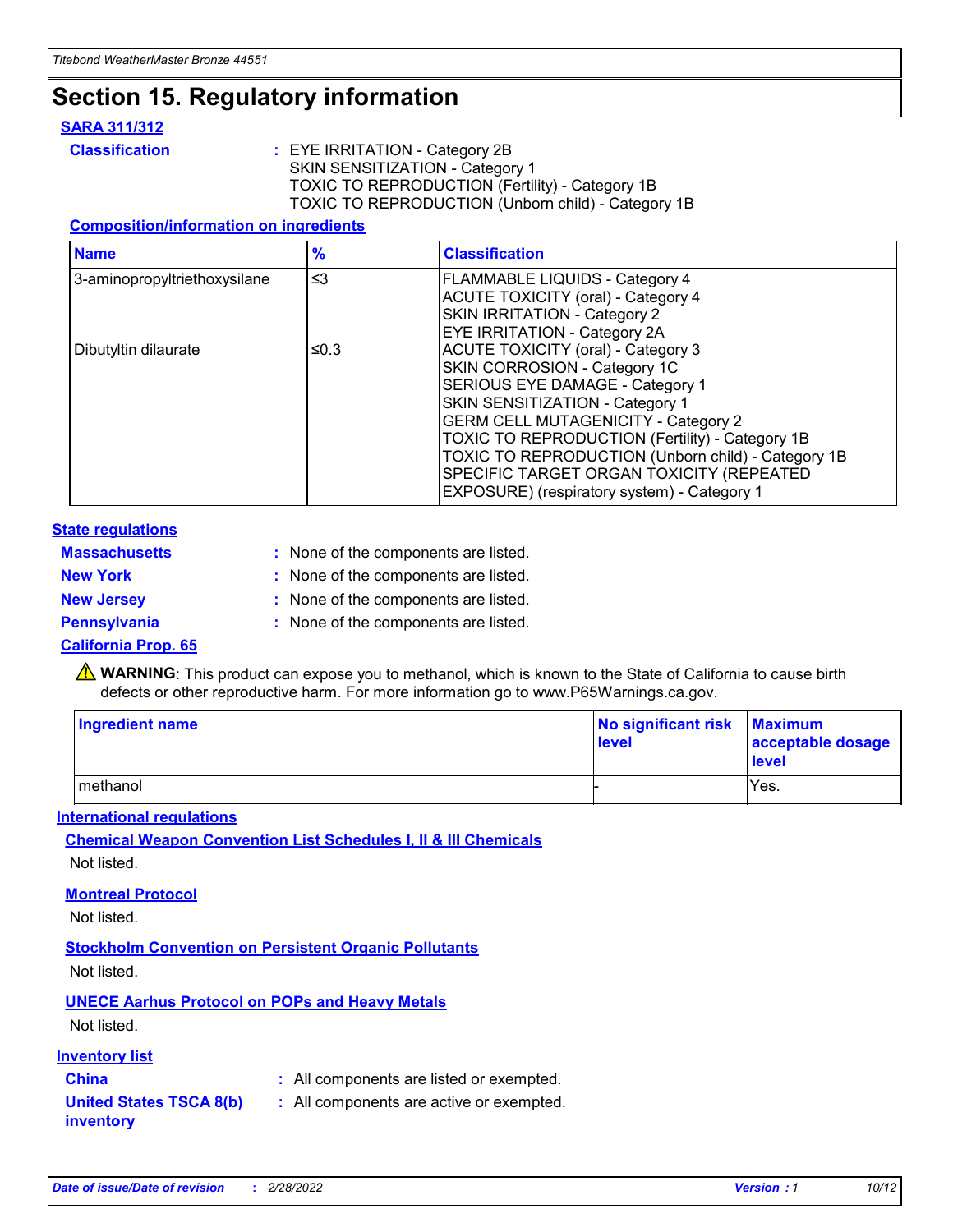## **Section 16. Other information**

**Hazardous Material Information System (U.S.A.)**



**Caution: HMIS® ratings are based on a 0-4 rating scale, with 0 representing minimal hazards or risks, and 4 representing significant hazards or risks. Although HMIS® ratings and the associated label are not required on SDSs or products leaving a facility under 29 CFR 1910.1200, the preparer may choose to provide them. HMIS® ratings are to be used with a fully implemented HMIS® program. HMIS® is a registered trademark and service mark of the American Coatings Association, Inc.**

**The customer is responsible for determining the PPE code for this material. For more information on HMIS® Personal Protective Equipment (PPE) codes, consult the HMIS® Implementation Manual.**

#### **National Fire Protection Association (U.S.A.)**



**Reprinted with permission from NFPA 704-2001, Identification of the Hazards of Materials for Emergency Response Copyright ©1997, National Fire Protection Association, Quincy, MA 02269. This reprinted material is not the complete and official position of the National Fire Protection Association, on the referenced subject which is represented only by the standard in its entirety.**

**Copyright ©2001, National Fire Protection Association, Quincy, MA 02269. This warning system is intended to be interpreted and applied only by properly trained individuals to identify fire, health and reactivity hazards of chemicals. The user is referred to certain limited number of chemicals with recommended classifications in NFPA 49 and NFPA 325, which would be used as a guideline only. Whether the chemicals are classified by NFPA or not, anyone using the 704 systems to classify chemicals does so at their own risk.**

#### **Procedure used to derive the classification**

|                                                                                                                                                                                 |                | <b>Classification</b>                                                                                                                                                                                                                                                                                                                                                                                                                                                                                                                                                           | <b>Justification</b>                                                     |  |
|---------------------------------------------------------------------------------------------------------------------------------------------------------------------------------|----------------|---------------------------------------------------------------------------------------------------------------------------------------------------------------------------------------------------------------------------------------------------------------------------------------------------------------------------------------------------------------------------------------------------------------------------------------------------------------------------------------------------------------------------------------------------------------------------------|--------------------------------------------------------------------------|--|
| <b>EYE IRRITATION - Category 2B</b><br>SKIN SENSITIZATION - Category 1<br>TOXIC TO REPRODUCTION (Fertility) - Category 1B<br>TOXIC TO REPRODUCTION (Unborn child) - Category 1B |                |                                                                                                                                                                                                                                                                                                                                                                                                                                                                                                                                                                                 | Expert judgment<br>Expert judgment<br>Expert judgment<br>Expert judgment |  |
| <b>History</b>                                                                                                                                                                  |                |                                                                                                                                                                                                                                                                                                                                                                                                                                                                                                                                                                                 |                                                                          |  |
| <b>Date of printing</b>                                                                                                                                                         |                | : 4/22/2022                                                                                                                                                                                                                                                                                                                                                                                                                                                                                                                                                                     |                                                                          |  |
| Date of issue/Date of<br>revision                                                                                                                                               |                | : 2/28/2022                                                                                                                                                                                                                                                                                                                                                                                                                                                                                                                                                                     |                                                                          |  |
| Date of previous issue                                                                                                                                                          |                | : No previous validation                                                                                                                                                                                                                                                                                                                                                                                                                                                                                                                                                        |                                                                          |  |
| <b>Version</b>                                                                                                                                                                  | $\therefore$ 1 |                                                                                                                                                                                                                                                                                                                                                                                                                                                                                                                                                                                 |                                                                          |  |
| <b>Key to abbreviations</b>                                                                                                                                                     |                | $\therefore$ ATE = Acute Toxicity Estimate<br><b>BCF</b> = Bioconcentration Factor<br>GHS = Globally Harmonized System of Classification and Labelling of Chemicals<br>IATA = International Air Transport Association<br><b>IBC</b> = Intermediate Bulk Container<br><b>IMDG = International Maritime Dangerous Goods</b><br>LogPow = logarithm of the octanol/water partition coefficient<br>MARPOL = International Convention for the Prevention of Pollution From Ships, 1973<br>as modified by the Protocol of 1978. ("Marpol" = marine pollution)<br>$UN = United Nations$ |                                                                          |  |